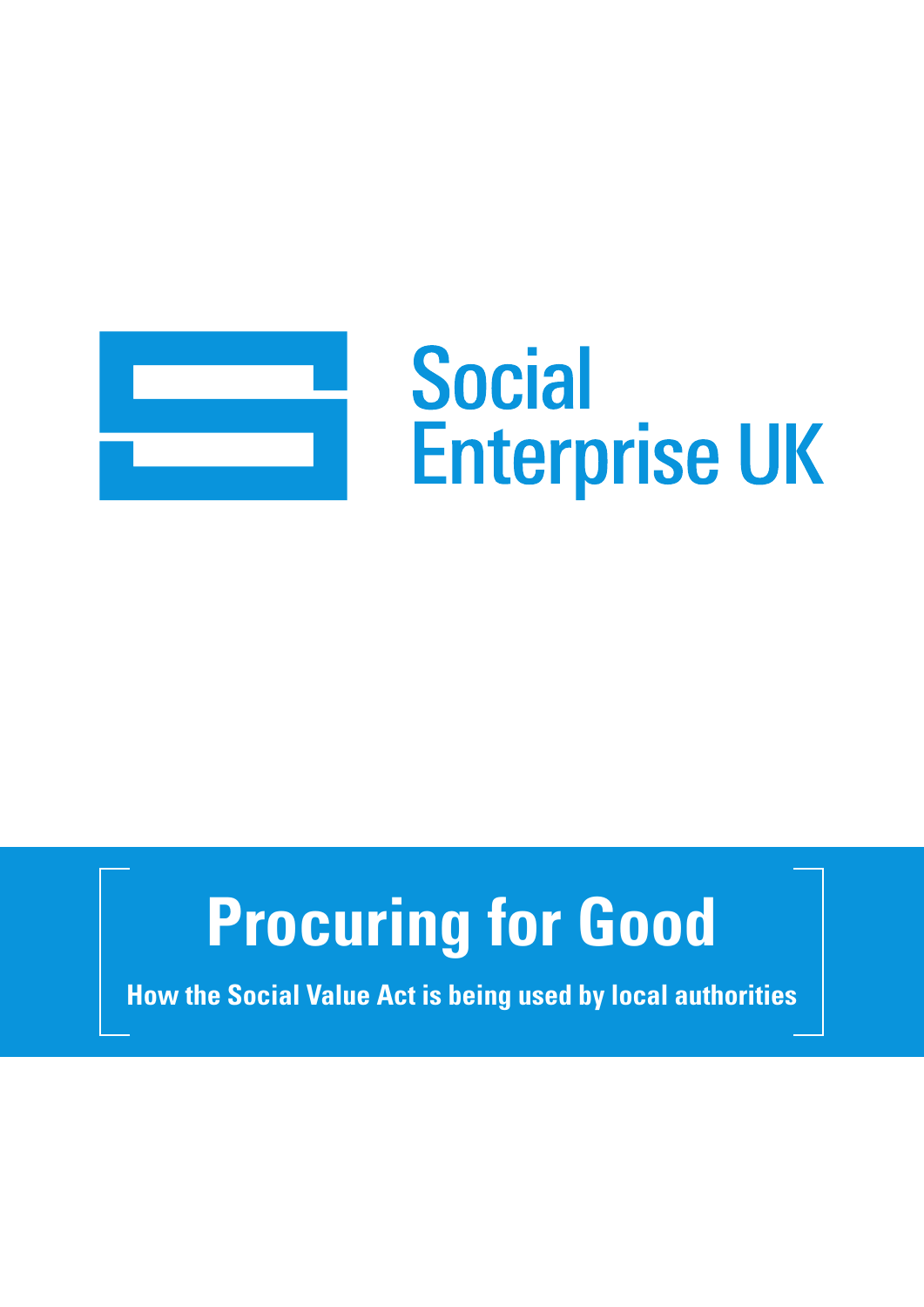

#### **Contents**

| $\begin{minipage}{.4\linewidth} \begin{tabular}{l} \textbf{Introduction} \end{tabular} \end{minipage} \begin{minipage}{.4\linewidth} \begin{tabular}{l} \textbf{5} \end{tabular} \end{minipage}$ |  |
|--------------------------------------------------------------------------------------------------------------------------------------------------------------------------------------------------|--|
|                                                                                                                                                                                                  |  |
|                                                                                                                                                                                                  |  |
|                                                                                                                                                                                                  |  |
|                                                                                                                                                                                                  |  |
|                                                                                                                                                                                                  |  |
|                                                                                                                                                                                                  |  |
|                                                                                                                                                                                                  |  |
|                                                                                                                                                                                                  |  |
|                                                                                                                                                                                                  |  |
|                                                                                                                                                                                                  |  |
|                                                                                                                                                                                                  |  |
|                                                                                                                                                                                                  |  |
|                                                                                                                                                                                                  |  |
|                                                                                                                                                                                                  |  |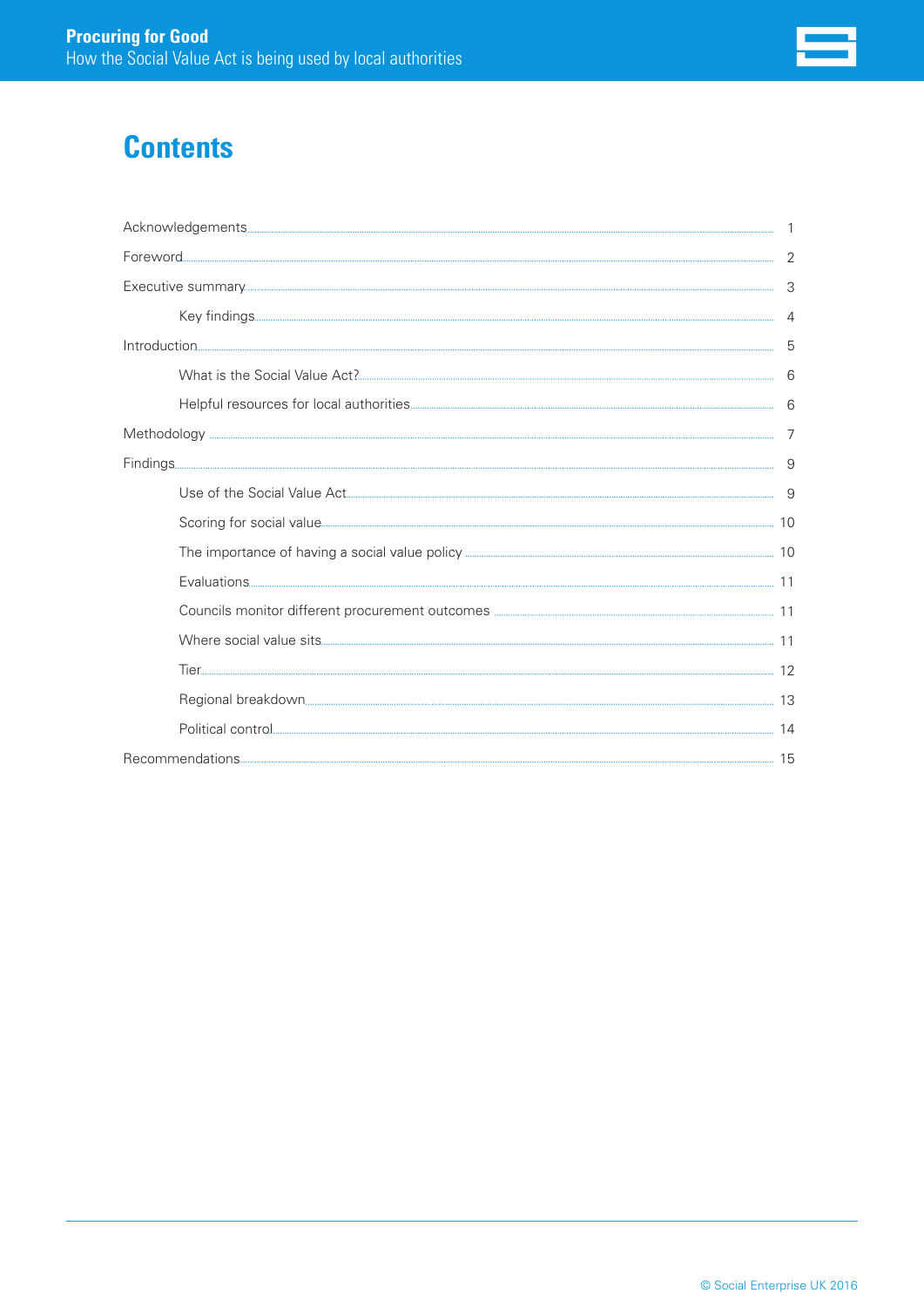

#### **Acknowledgements**

This report was written by James Butler from Social Enterprise UK. Additional content and copy-editing from colleagues Dan Gregory and Fran Gorman.

Thank you to the individuals and organisations that participated in the survey, particularly those included as case studies. Social Enterprise UK recognises the additional workload that 'round robin' Freedom of Information (FoI) requests places upon council officials and would like to thank those working in council procurement and commissioning across the country.

With very few exceptions, officers have taken the time to understand the reasoning behind the questions, asked for clarification where necessary, and have - in a gracious and helpful manner - gone beyond what was statutorily required when providing answers. We genuinely hope that they find this report interesting and useful in shining a light on the valuable and largely unsung work that they do.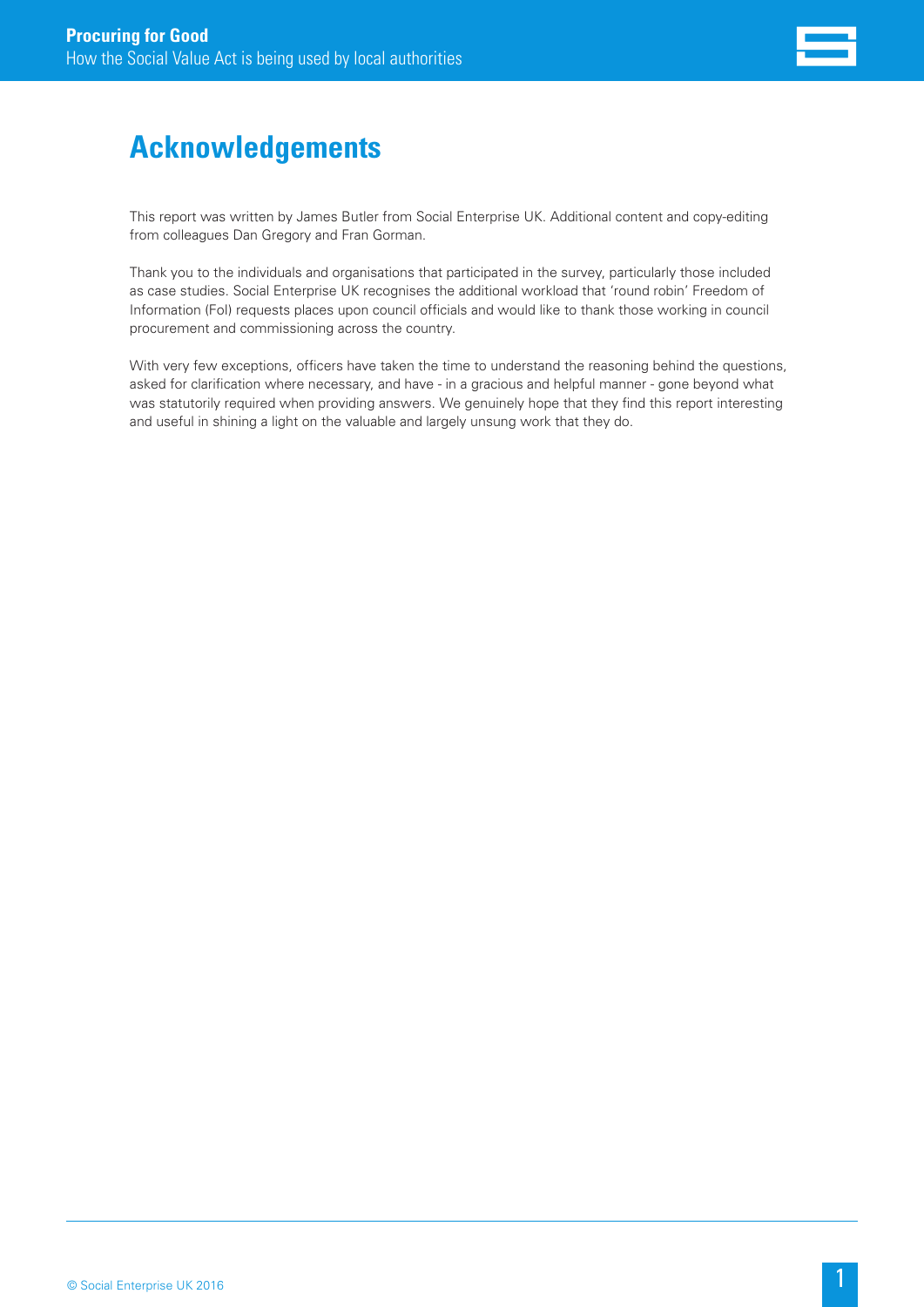

#### **Foreword**

In January 2013, thanks to the support of Social Enterprise UK and others, my Private Member's Bill became law, namely the Public Services (Social Value) Act, and I am glad that we have seen many positive effects of the legislation in the ensuing years. I am pleased that councils of all political colours are making use of the Act but I recognise the varying degree to which this is the case throughout the country.

Thanks to this research, we have for the first time a clear picture of how embedded social value is within local government. Despite substantial progress, there is still a way to go before all councils are making full use of the changes to commissioning that the Act makes possible.

The report's categorisation of councils' use of the Social Value Act is an important addition to the study of social value and the finding that District Councils have been slower than other tiers to embrace social value is recognised. There is a salutary lesson for us all on the limitations of guidance.

My instinct is that because District Councils are closer to the people they represent than other tiers or structures of local government, they may well actually be better placed than larger authorities to apply social value effectively to the benefit of their communities. I hope that this report will help to place social value as a priority for District Council Leaders.

In January 2015, the Government commissioned Lord Young to review the Act, with three main barriers identified as limiting the impact of the legislation. These are around awareness of the Act, varying understanding of how to apply it, and an under-developed method of measuring social value. Lord Young concluded that:

*"The review's central recommendation is that these three barriers should be addressed, and progress reviewed within the next two years… A new Parliament will no doubt have a congested legislative timetable in its first 18 months, ruling out the likelihood of any immediate consideration about extending the Act. However, this gives us a window of time to strengthen the case for increasing its scope across public sector procurement."*

I commend the authors of this report and I firmly believe that it helps strengthen the case for a wider implementation of the Act, and also the potential that could be achieved by its extension.

#### **Chris White MP**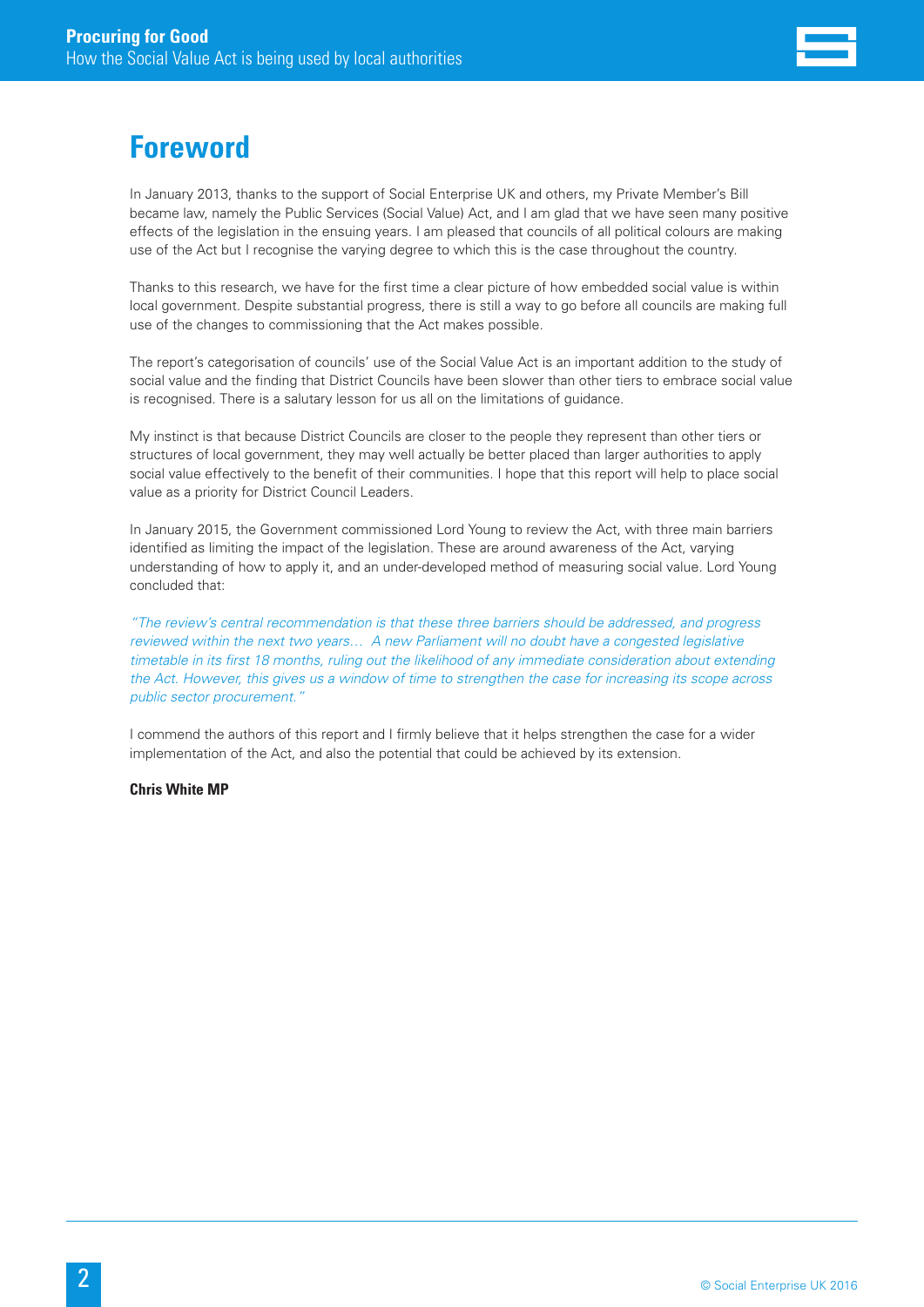#### **Executive summary**

More councils than ever before are using the flexibilities that the Public Services (Social Value) Act 2012 affords. A third (33%) of all councils routinely consider social value in their procurement and commissioning.<sup>1</sup> A further 45% of councils follow the letter of the Act and consider social value for contracts for services for local government above the Official Journal of the European Union (OJEU) threshold of €209,000.<sup>2</sup> However, for this group, consideration of social value tends to be limited and weighting is conservative.

Together, this shows steady - if unspectacular - progress from a study two years ago which examined local authority use of the Social Value Act, suggesting that two-thirds (62%) of councils took into consideration social value when procuring services.<sup>3</sup>

But our research, based on information received from Freedom of Information requests submitted to every council in England, goes beyond statistics. The findings show that councils have reacted to the Public Services (Social Value) Act 2012 in two very different, equally rational, ways.

The first group has interpreted the Act as an empowering measure and has taken the recommendation in the revised Best Value Guidance to heart. Within this group we identify two categories: 'embracers', some of whom have taken a whole council approach to social value and are very likely to routinely consider social value to contracts; and 'adopters', which are actively using the Act but apply it relatively conservatively.

The second group has interpreted the Act literally and narrowly, understanding it places on them a 'duty to consider' securing economic, social or environmental benefits when buying services above the OJEU threshold - but they have few or no tenders of this sort. They do only what they need to, in order to meet the requirements of the Act. Within this group we identify two categories: 'compliers', which have generally incorporated the Act in their commissioning and/or procurement strategy or similar document, but who have really not had much call to use the Act; and 'bystanders', which have no social value policy and no social value activity.

There are some generalisations we can make.

District Councils,4 which are generally relatively small units of local government, rarely issue tenders above the OJEU limit for services. They have tended to take a minimal approach to statutory compliance and are far more likely to be bystanders and far less likely to be embracers than other tiers of local government.

Embracers and adopters are far more likely to have their policy aims contained in a distinct social value policy or similar document which sits alongside their procurement strategy, and are much more likely to actively monitor the impact of their procurement spend. Larger local authorities are more likely than smaller councils to be embracers and adopters. Some have pooled their procurement function, others maintain it in-house. Those embracing the Act are drawn from every tier of local government, every political complexion and nearly every region of England.

Whilst a number of councils offered examples of how they have applied the Act, resulting in better, more cost effective services - notably, not a single council has yet published a comprehensive result of the savings accrued from their use of the Social Value Act.

In conclusion, the barriers to greater use of the Act within local government are both cultural and legislative. Some political and administrative leaders are instinctively innovative, others are innately cautious. Sharing best practice may eventually change some hearts and minds, but it is difficult to see what would motivate those councils categorised as bystanders to make use of the Act other than obliging them to do so. Using Lord Young's5 categorisation in the Social Value Act Review, both a *vertical* and a horizontal strengthening of the Act is required<sup>6</sup>.

<sup>&</sup>lt;sup>1</sup> Embracers plus Adopters – see page 8<br><sup>2</sup> Official Journal of the European Union (OJEU) - <u>http://www.ojec.com/thresholds.aspx</u>

<sup>&</sup>lt;sup>3</sup> Communities Count, Social Enterprise 2014 - www.socialenterprise.org.uk/uploads/files/2014/06/communities count final report.pdf<br><sup>3</sup> See page 12 for an explanation of tiers of local authorities

[www.gov.uk/government/uploads/system/uploads/attachment\\_data/file/403748/Social\\_Value\\_Act\\_review\\_report\\_150212.pdf](http://www.gov.uk/government/uploads/system/uploads/attachment_data/file/403748/Social_Value_Act_review_report_150212.pdf) 6 Horizontal extension would make the Act apply in more situations, but only at the pre-procurement stage; vertical extension would make it more mandatory throughout the commissioning and procurement process. He favoured horizontal extension in the first instance.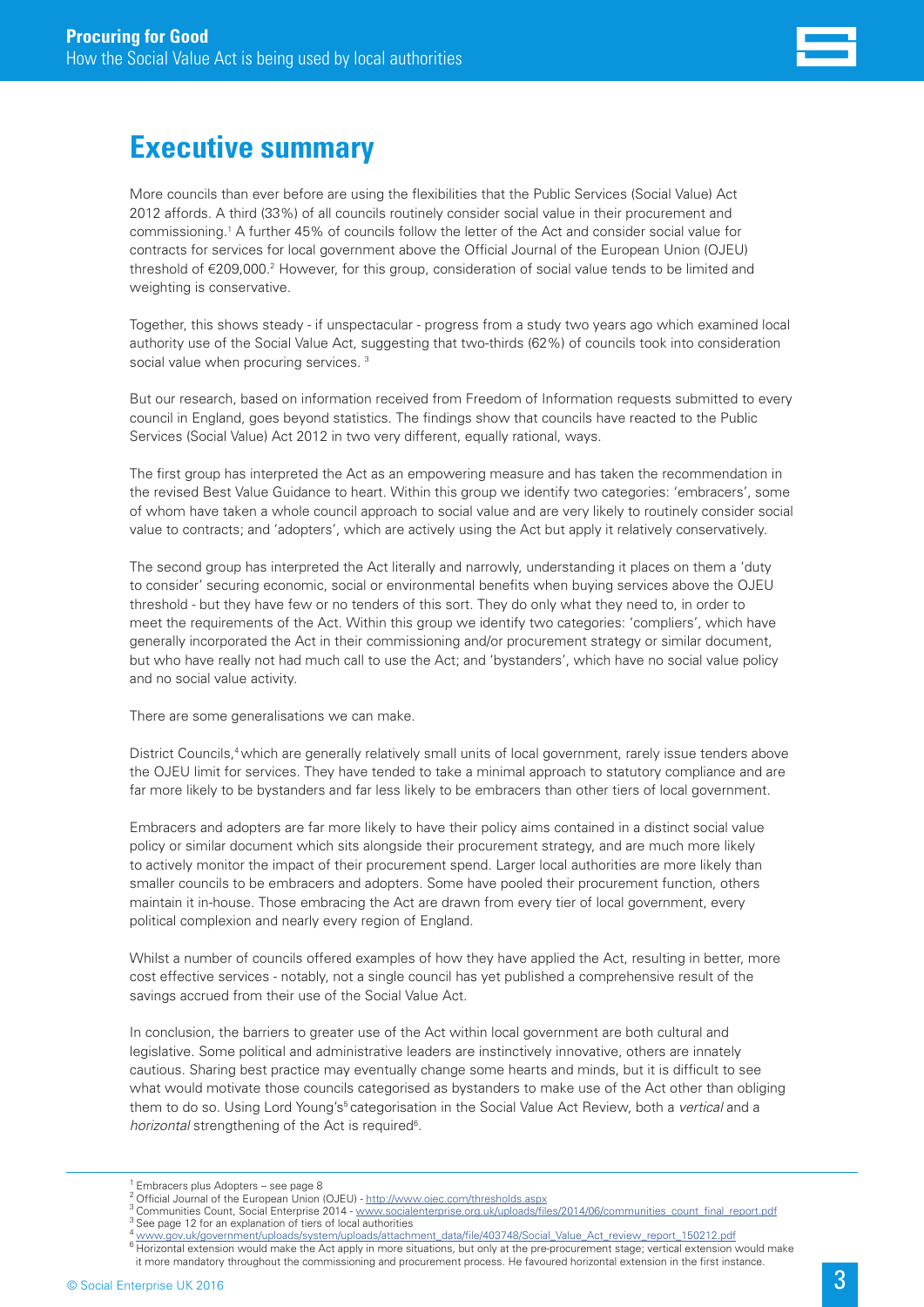

## **Key findings**

- A quarter (24%) of councils have a social value policy or similar document a comparable number do not have a social value policy (26%).
- A third (33%) of all councils routinely consider social value in their procurement and commissioning (embracers and adopters).
- A further 45% of councils consider social value for contracts for services above the Official Journal of the European Union (OJEU) threshold of €209,000 (compliers).
- Embracers councils who are leading the way on social value, are drawn from every tier of local government, from every political complexion, and from all but one region of England.
- A third (32%) of District Councils fall into the bystander category; those making little or no use of the Social Value Act.
- Where councils score social value when scrutinising tenders, the score is typically between 5-10% of the overall points awarded, but is significantly higher for embracer councils.
- Overwhelmingly, social value is seen to lie within the remit of the procurement team.
- No council has published an evaluation of savings made as a result of the Social Value Act.

#### **Recommendations (in brief)**

- 1. Social value advocates need to demonstrate to councils how a social value approach is routinely being used to deliver better services and value for money.
- 2. If Government wants to see an uptake of the Act by councils, then legislative change is necessary guidance has so far proved insufficient.
- 3. Time (and resource) strapped commissioners and procurement teams need better information and more consistent training on social value to help them understand the opportunities of the Act.
- 4. From a practical and academic viewpoint, there is scope for much greater research and formal evaluation of how successfully councils are applying the Act to meet their policy aspirations, the impact of weighting social value in tender evaluations, and the extent to which councils are tracking social value clauses in contracts.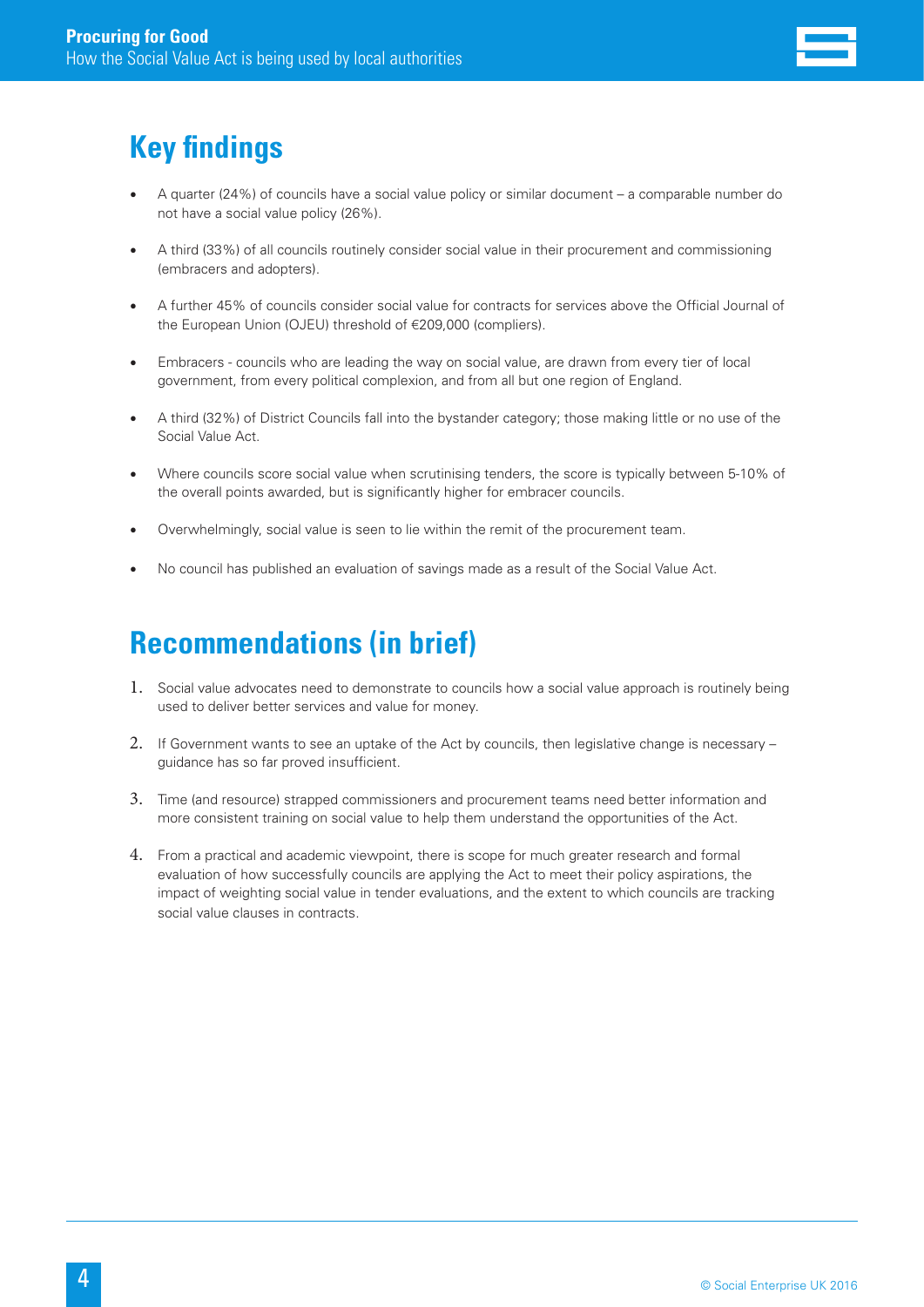

#### **Introduction**

The Public Services (Social Value) Act 2012 came into force on the 31 January 2013. Alternative, and in some ways more effective guidance and legislation, is in place in Scotland and Wales for councils. We therefore focused our research on councils in England.

Lord Young reviewed the Act for the Government, publishing his report in early 2015. Replete with exemplary practice, the review also highlighted the relative absence of evidence about how *extensively* the Act was being used across English local authorities.

The only previous research was Social Enterprise UK's 2014 publication *Communities Count*<sup>7</sup> which researched how Housing Associations (and a smaller number of Local Authorities) were using the Social Value Act.

Use and understanding of the Act has moved on, and the Department for Communities and Local Government (DCLG) issued revised Best Value Statutory Guidance in March 2015 which said: 'Authorities can however apply the concept of social value more widely and this Guidance recommends that authorities consider social value for other contracts (for example below the threshold or for good and works) where it is relevant to the subject matter of the contract and deemed to be beneficial to do so.'9

Two years on from *Communities Count*, and following DCLG Guidance, this research builds on our understanding of the way that councils are using the Social Value Act and fills a gap in the research.

We asked eight questions in each Freedom of Information request and received replies from 306 Councils; nearly 9 out of 10 Councils responded.<sup>9</sup> This represents the most comprehensive picture of how councils are using the Social Value Act to date.

Additionally, the responses point to some of the reasons why some councils are yet to take advantage of a measure. We also attempt a typography of councils based on their use of the Act.

We hope that these survey results will be of interest to Councillors, those working in local government particularly procurement officers, policy-makers in central government, social entrepreneurs and others within civil society.

[www.gov.uk/government/uploads/system/uploads/attachment\\_data/file/418505/Revised\\_Best\\_Value\\_Statutory\\_Guidance\\_final.pdf](http://www.gov.uk/government/uploads/system/uploads/attachment_data/file/418505/Revised_Best_Value_Statutory_Guidance_final.pdf ) <sup>9</sup> See Methodology for more information on page 7

<sup>7</sup> [www.socialenterprise.org.uk/uploads/files/2014/06/communities\\_count\\_final\\_report.pdf](http://www.socialenterprise.org.uk/uploads/files/2014/06/communities_count_final_report.pdf)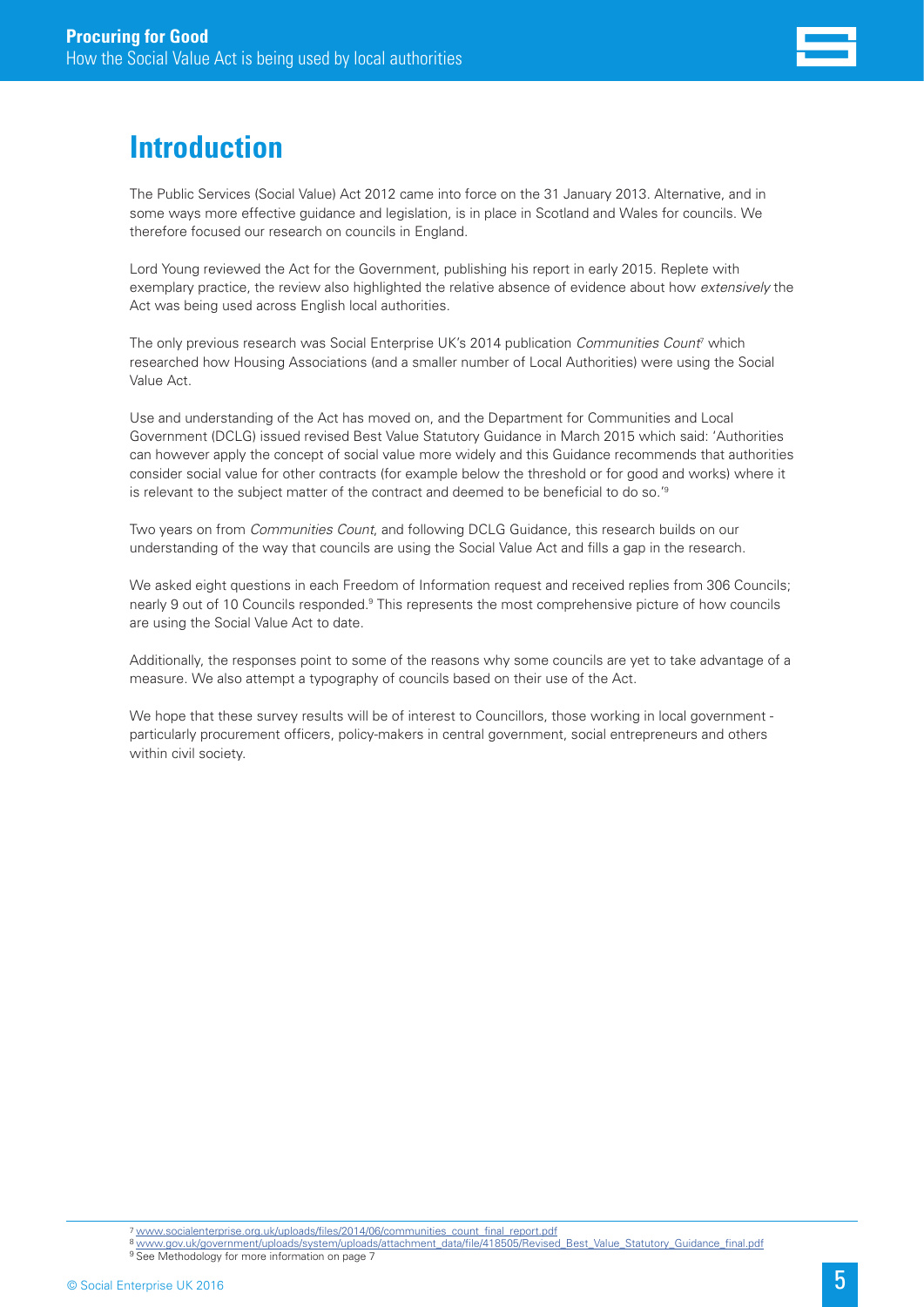

#### **What is the Social Value Act?**

'The Social Value Act asks commissioners to think about securing extra benefits for their area when they are buying services. Before they start procurement, commissioners should think about how the services they are going to buy, or the procurement process they are going to use to buy them, could secure the most valuable benefits for their area.

The Act asks commissioners to consider social value.

To comply with the letter of the Act, commissioners therefore only need to show that they have thought about these issues and have thought about whether they should consult on them. They can show this by documenting the internal process that took place to come to a decision on these issues, or by evidencing that they have spoken to their local provider market, service users, or community about them.'

**Social Value Act Review, 2015**

#### **Helpful resources for councils**

Resources offering practical support on how to embed social value in commissioning and procurement are available on Social Enterprise UK's website – visit [www.socialenterprise.org.uk/advice-services/topic/the](http://www.socialenterprise.org.uk/advice-services/topic/the-social-value-act)[social-value-act](http://www.socialenterprise.org.uk/advice-services/topic/the-social-value-act)

The Social Value Hub is designed to help councils, public sector commissioners and providers from the social and private sectors take advantage of the Social Value Act to deliver better public services and save costs - visit<http://socialvaluehub.org.uk>

Social Enterprise UK offers consultancy to local authorities and other public bodies on Social Value Act implementation: how to commission, procure and buy for social value. For more information, please contact Charlie Wigglesworth - telephone 020 3589 4952 or email [charlie.wigglesworth@socialenterprise.org.uk](mailto:charlie.wigglesworth@socialenterprise.org.uk )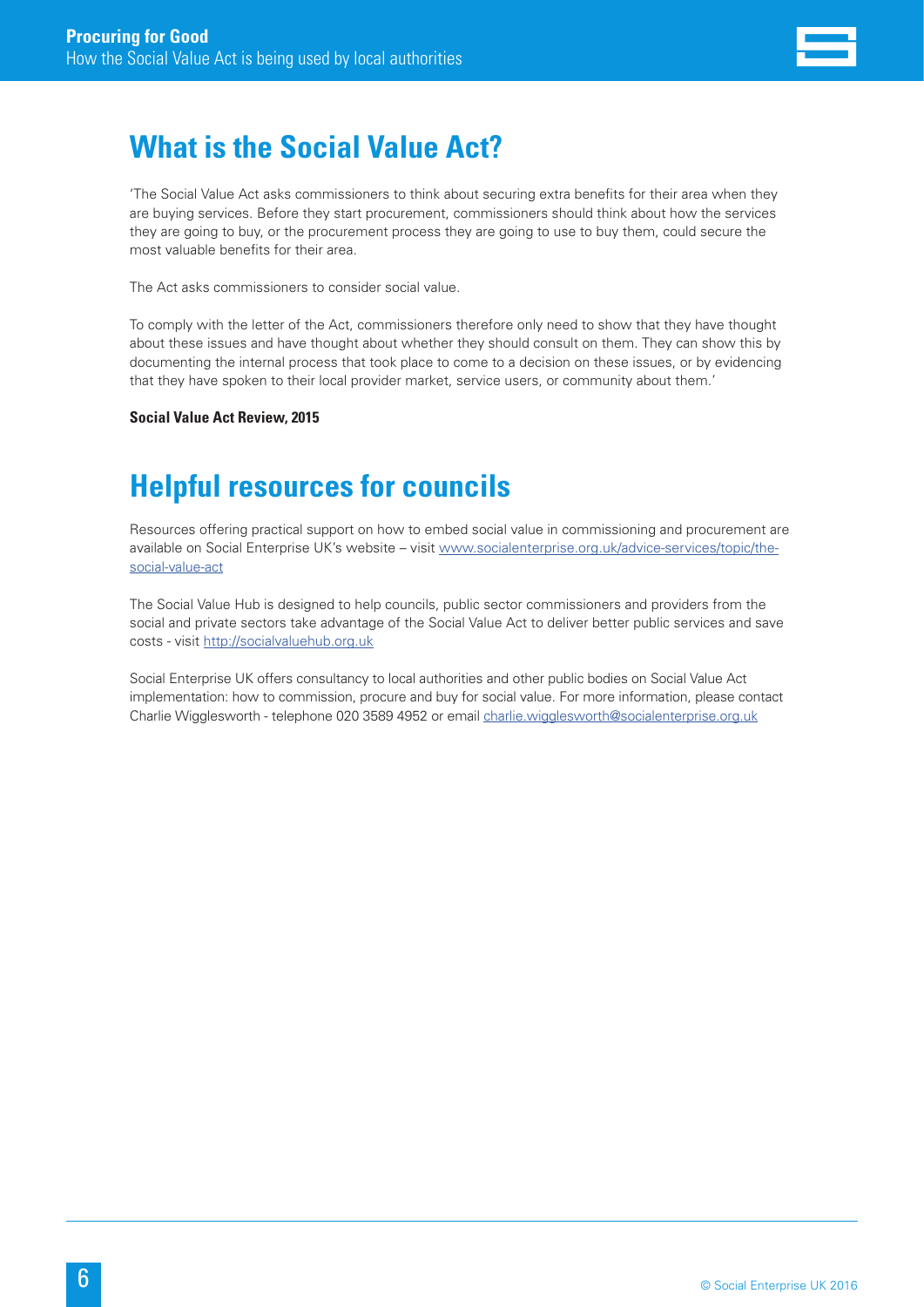

### **Methodology**

Freedom of Information requests were submitted to 353 English councils between February and April 2016; 306 replied, an 87% response rate.

Social Enterprise UK asked:

- 1. For a copy or link to the Authority's social value policy, strategy, framework or similar document (or a link to it) if there is one.
- 2. How and whether the Authority has applied the concept of social value more widely than the revised best value quidance.
- 3. The percentage of the Authority's tenders over the past 12 months where the Public Services (Social Value) Act has been applied where it could have been applied (that is to say, how much use does the Authority make of the Act).
- 4. Where social value is included in contracts, the average weighting that it is given in scoring across those contacts.
- 5. A copy or link to any evaluation or estimation of savings made as a result of the Authority's application of the Social Value Act.
- 6. Where the responsibility for social value sits within the Authority e.g. with the head of procurement or with a cabinet member.
- 7. If monitored, how many social enterprises supply the Authority?
- 8. The percentage of suppliers which accounted for 80% of the Authority's spend in the last financial year.

Councils were classified according to their answers to questions 1, 2, 3 and 4. Freedom of Information requests are somewhat of a blunt instrument in that a council can reply accurately to the question without necessarily revealing the full picture of what is going on. The result is that whilst it proved a relatively straightforward task to identify councils with no social value work (bystanders) and those with significant amounts of work (embracers), the division between adopters and compliers tended to be less clear cut and an element of subjectivity came into play when interpreting the responses to questions 2 and 3, in particular.

Some councils are using social value in interesting ways without necessarily having a separate policy in place. We are confident that this process gives an accurate snapshot of the current situation.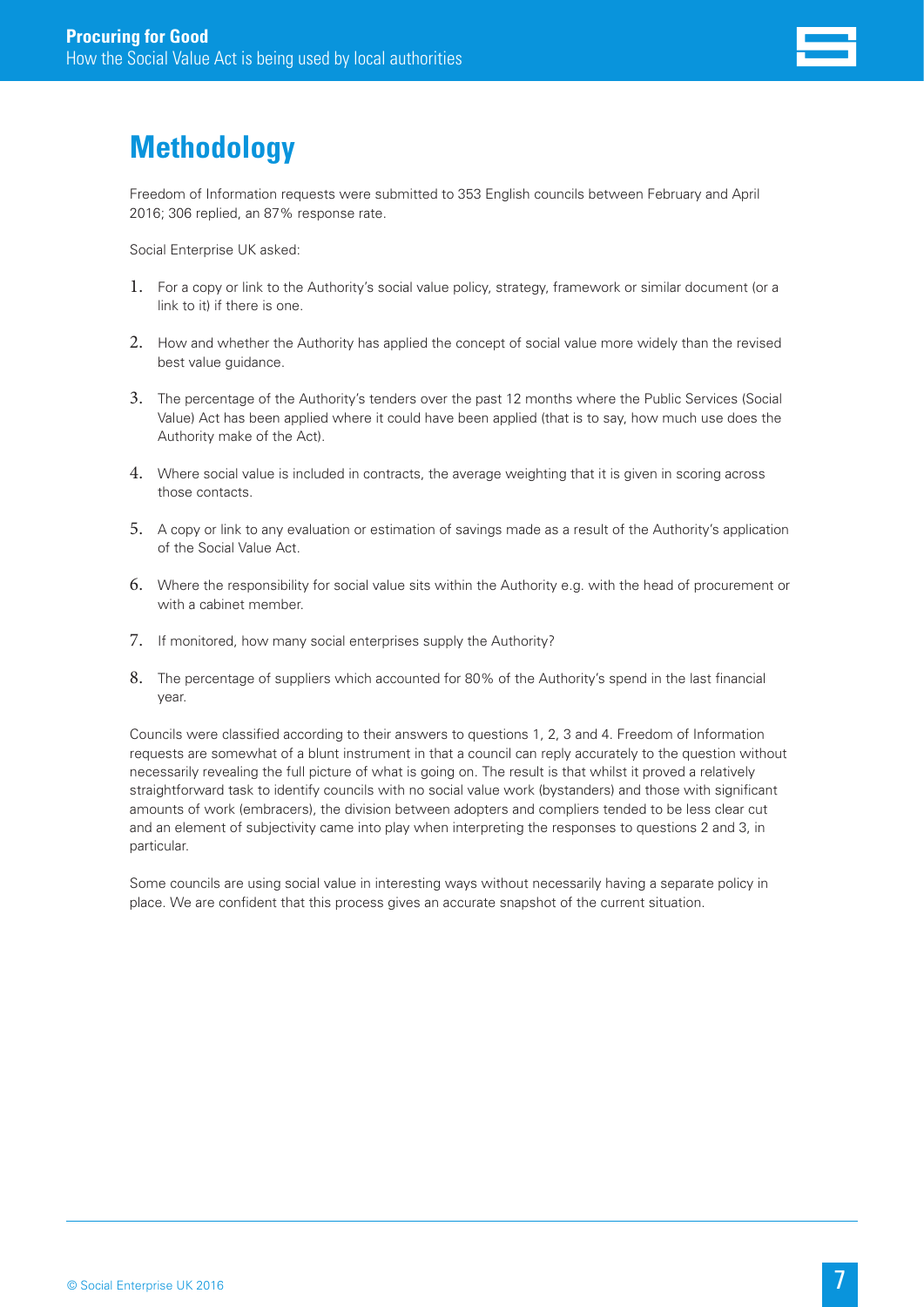

#### **Typology of councils' use of the Social Value Act**

Local authorities broadly fall under 4 categories:

- Embracers. These councils generally have a social value policy, and apply social value wider than legislation requires and often use it for most, if not all, tenders. Typically, scoring for social value in tenders may be quite significant, as much as 30%.
- Adopters. Those that tend to mention social value in their procurement strategy, or have an explicit social value policy and apply it more widely than the threshold. However, despite the ambitious aims, this group is still relatively conservative in how they apply social value in scoring, typically awarding 5% scoring for social value in tenders and apply social value tentatively.
- Compliers. Those that have mentioned social value in their procurement strategy but it is largely hypothetical as they would only apply social value above the OJEU threshold for services and have not generally applied it to many, if any, tenders. Where social value is taken into account in the scoring of tenders, theoretically, many would apply a 5% score for social value.
- Bystanders. Those that haven't got a Social Value Policy (or similar document), don't refer to social value it in their procurement strategy, and have not applied the Act.

Importantly, a small number of councils have been categorised as embracers and adopters as a result of their responses in the *absence of a separate social value policy*. These councils illustrate an important point, made in the *Communities Count<sup>10</sup>* report: clarity of vision comes before everything else.

A council with well-established and integrated policy aims (for example supporting local SMEs) need not *necessarily* have a distinct social value policy explaining how procurement helps complement its vision. But the evidence suggests a strong correlation between the two.

#### **A note about tiers of local government in England**

After centuries of evolution and reform, little is simple about local government structure in England.<sup>11</sup> Following a number of restructures, pooled services and the move to devolution, what we say for definite is that we have a two tier system of local government, except where we have a one tier-system or a three tier-system!

Across most of England there are two tiers comprising Counties and District Councils. In other areas a single tier operates – usually referred to as unitary authorities or metropolitan borough/city council. In addition, we have the Greater London Authority (GLA) and a small number of *sui generis* bodies, which carry out local authority functions. In some areas, we have a third tier of town or parish councils.

Tier is usually, but not always, a good indicator of size, although size itself is a matter of debate (expenditure, expenditure by person, services delivered, geographical coverage, how many people live in the area, etc). However, District Councils are nearly always the smallest tier and Counties are generally the largest; London Boroughs and Metropolitan Borough Councils are somewhere in between; and, Unitary Authorities are generally a bit smaller than Counties but vary enormously.<sup>12</sup>

We focused on the five main types of local authorities - county councils, district councils, unitary authorities, metropolitan districts/cities and London Boroughs - plus the GLA and the sui generis bodies.<sup>13</sup> The distinction between the different tiers is not always as clear cut. In practice, some functions take place at a strategic level through joint boards and locally managed arrangements. With devolution and City Mayors the situation is likely to become more complicated in the short term.

[www.local.gov.uk/c/document\\_library/get\\_file?uuid=a5b2c920-8f40-4eae-9852-8b983724f5bc&groupId=10180](http://www.local.gov.uk/c/document_library/get_file?uuid=a5b2c920-8f40-4eae-9852-8b983724f5bc&groupId=10180) 12 See [www.gov.uk/government/collections/local-authority-revenue-expenditure-and-financing](http://www.gov.uk/government/collections/local-authority-revenue-expenditure-and-financing) for more information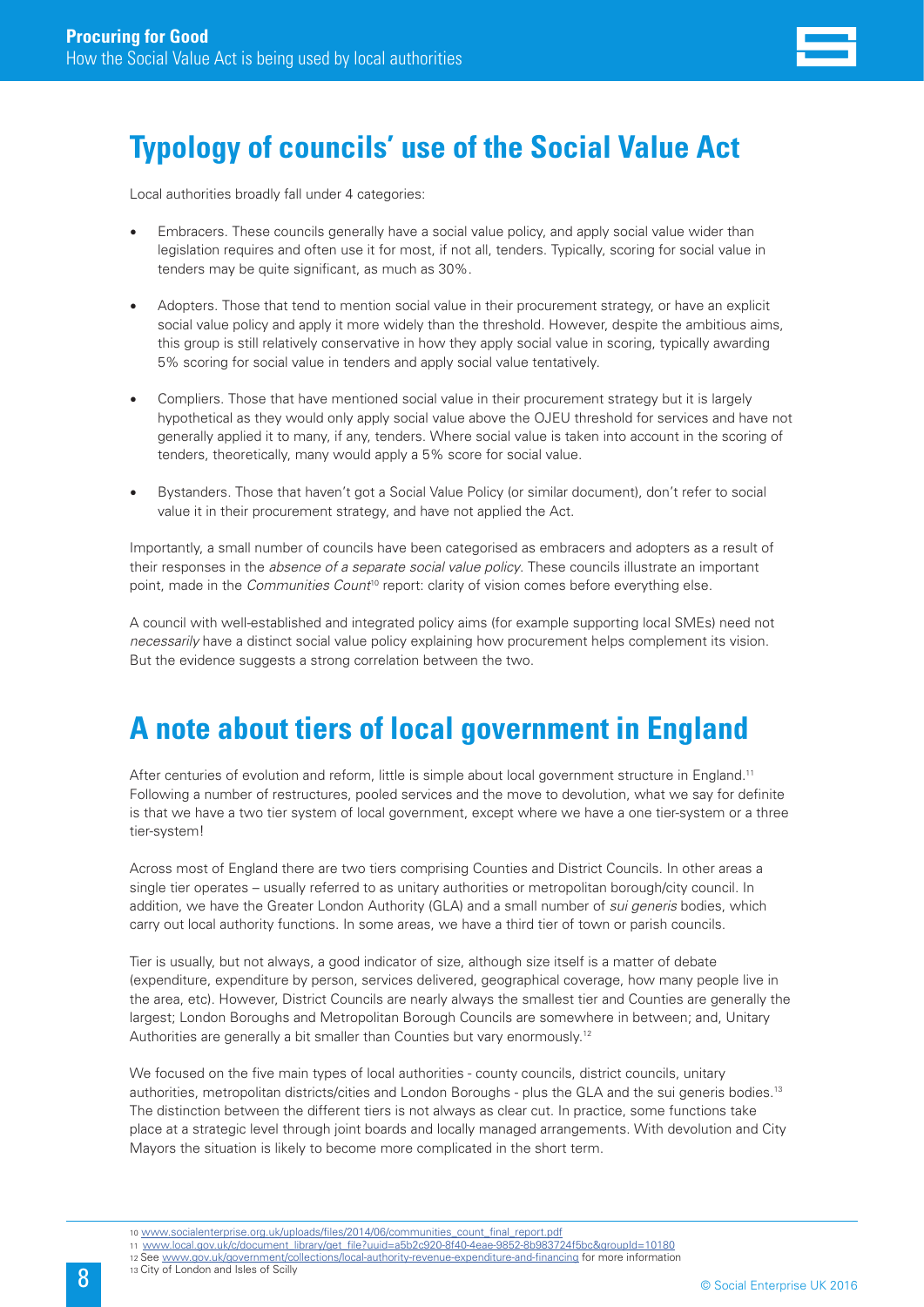## **Findings**

Local Authorities can classified according to the way that they apply the Social Value Act (see Table 1).

### **Use of the Social Value Act**

#### Table 1: Typology of English councils' use of the Social Value Act

Note in some cases a classification has not been possible based on the responses provided.

| <b>Typical policy</b><br>position                                                                                                                         | <b>How social value</b><br>is applied                                                | How social value is accounted for, and<br>how much it's used                                                                                                                                                  | <b>Typology</b>   | $%$ of<br><b>English</b><br>councils |
|-----------------------------------------------------------------------------------------------------------------------------------------------------------|--------------------------------------------------------------------------------------|---------------------------------------------------------------------------------------------------------------------------------------------------------------------------------------------------------------|-------------------|--------------------------------------|
| <b>Councils tend to</b><br>have a Social Value<br>Policy /<br><b>Framework / Toolkit.</b>                                                                 | Below<br>threshold for ser-<br>vices and often to<br>all contracts.                  | Aligned with their political aspirations and<br>social value woven into the way that that<br>the council operates; percentage used<br>in tenders varies and is occasionally very<br>high. Applied frequently. | Embracers         | 14%                                  |
|                                                                                                                                                           | <b>Below</b><br>threshold for<br>services and<br>sometimes to all<br>contracts.      | Aligned with their political aspirations but<br>relatively conservative in the way that<br>SVA is interpreted; often standard 5-10%<br>in tenders. Applied relatively conserva-<br>tively.                    | Adopters          | 19%                                  |
| <b>Council mention</b><br>social value in their<br>procurement<br>strategy or similar<br>document.                                                        | Above OJEU<br>threshold for<br>services only.                                        | Where social value is included in the<br>quality or corporate social responsibility<br>scoring in tender judging it has a 5% or<br>less weight. Applied infrequently.                                         | Compliers         | 45%                                  |
| <b>Council has no Social</b><br><b>Value Policy and little</b><br>or no mention of<br>social value in their<br>procurement policy<br>or similar document. | No information<br>given or strictly<br>above OJEU<br>threshold for<br>services only. | No information provided.                                                                                                                                                                                      | <b>Bystanders</b> | 22%                                  |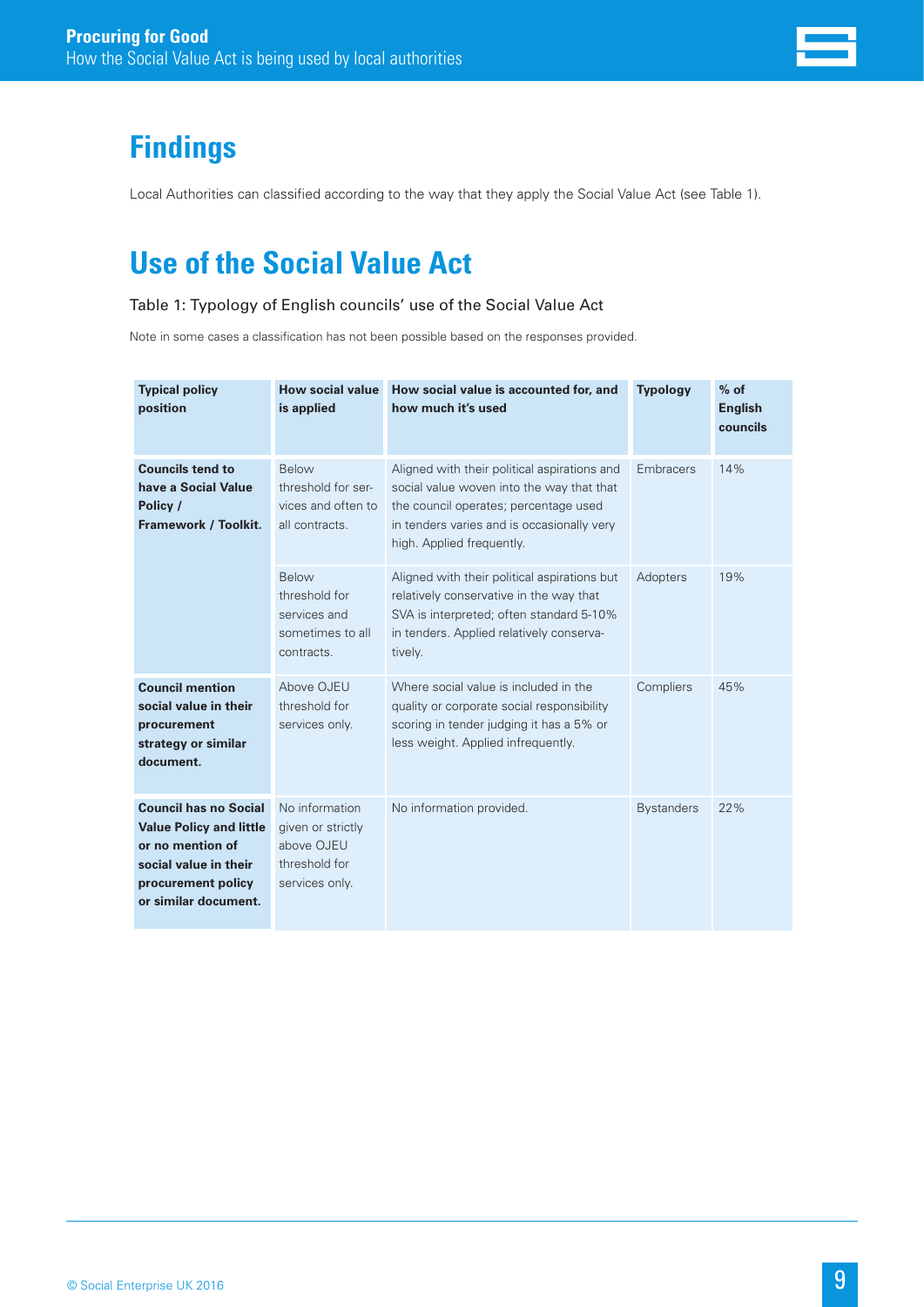#### **Oxfordshire County Council**

Oxfordshire was awarded Social Enterprise Place status in 2014 as a result of the work done by Oxfordshire Social Enterprise Partnership14 to build social enterprise across the County.

Oxfordshire County Council does not have a separate social value policy, but actively embeds social value in appropriate procurement and contracts under the auspices of the Social Value Act. Using a version of the Treasury Green Book approach, the County ensures that social value is considered in the original options appraisals and business cases for its procurements.

Attention has been paid to DCLG's revised Best Value Statutory Guidance and the Council considers whether social value can be applied in every tender. Weighting varies depending on the nature of the contract and where social value is applied it is typically in a separate question that asks for added value. This question may attract up to 10% of the total score.

The Council is currently controlled by the Conservative Party, which has 31 members, with 15 Labour, 11 Liberal Democrats, 4 Independents and 2 Greens.15 The Council was classified as an embracer in our research, demonstrating that the lack of a separate social value policy is not necessarily a barrier to embracing social value.

### **Scoring for social value**

Of the councils that are actively using the Social Value Act, there are two very different approaches.

The first is when consideration is given to social value prior to tendering a contract, including social value contract clauses or terms. Councils which do this typically do not have social value as a separate element to score. This overcomes the purported difficulty in differentiating between diverse social value offers in tender bids; tenderers either meet the requirements in the tender or they do not and where they do, their offer can be scored alongside other elements in the tender.

As one particularly thoughtful respondent, a procurement manager in a District Council, said: '*The routine Procurement Project Appraisal and approval process requires the project officer to consider and document the social value outcomes that the contracting process will secure. In most cases, this is embedded as a requirement of the contract in specification terms rather than optional additionality that is given credit in the procurement evaluation.'*

The second approach includes weighting for social value either as a discrete item or as part of the quality score.<sup>16</sup> Where councils were able to answer<sup>17</sup>, typically this works out at 5-10% of the overall score. However embracer councils tend to score higher, and sometimes significantly higher.

#### **The importance of having a social value policy**

There is a correlation between having a social value policy and embracing social value. A quarter (24%) of councils have a separate social value policy or similar document, and a comparable number told us they do not have a social value policy (26%). The majority (58%) of embracer councils have a separate social value policy, while 42% of councils told us that social was embedded in other documents, notable contract or procurement rules.

It is possible to have a social value policy or to weave it into the procurement strategy and apply it, but it's harder (though not impossible) to apply social value in the absence of a policy. It would appear that social value has not yet reached the point of widespread acceptance that it can be mainstreamed.

- <sup>14</sup> [www.osep.org.uk](http://www.osep.org.uk)<br><sup>15</sup> At February 2016<br><sup>16</sup> Or corporate social responsibility score
- <sup>17</sup> A number indicated is varied from contract to contract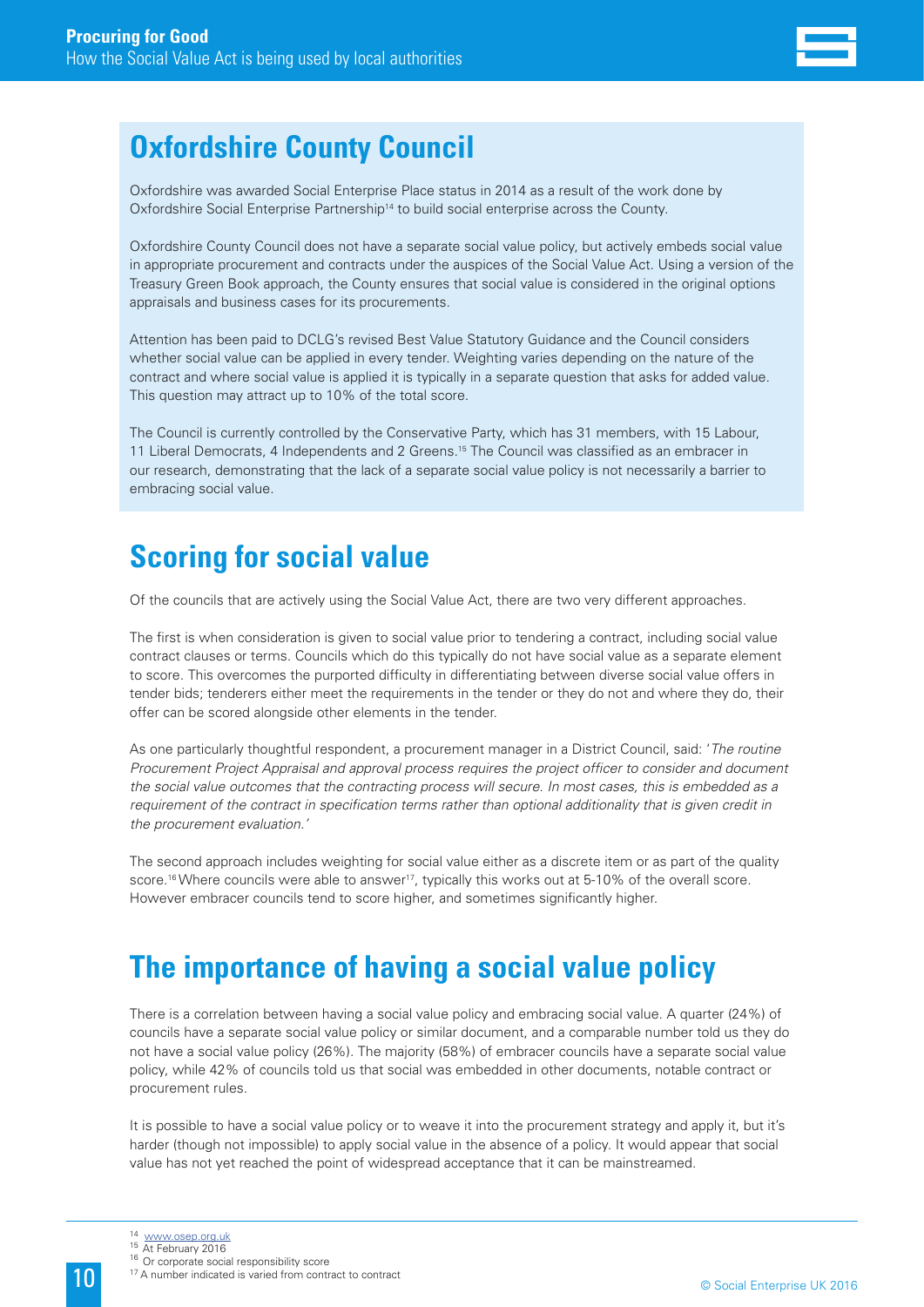

#### **Evaluations**

Almost two-thirds (60%) of councils said that responsibility for social value lies within procurement Perhaps the most striking finding from this survey is that no council has yet published a formal evaluation of savings made from their use of the Social Value Act. Some councils are beginning to include greater reference to the Act in their annual procurement report, providing case studies, for instance. But however compelling these are, they are anecdotal. Previous work has tended to focus on identifying the additional value, rather than savings, that a social value approach offers.

Interestingly, a small number (who were not using the Act) of councils suggest a social value approach would cost more.

Of those Councils who were actively using the Act, the response was much more positive. As one response from a Unitary Authority said: *'We are happy to state that we have faced no increase in tender prices as a result of applying a sustainable procurement approach.'*

*Communities Count* explored how Housing Associations were using the Social Value Act to make savings. Useful as it was, it too relied mainly on case studies. Our hypothesis is that where there is a more holistic approach to commissioning and procurement, and particularly where social enterprises are engaged, it is possible for councils to make substantial savings.

#### **Councils monitor different procurement outcomes**

As suspected, very few councils (around 7%) were able to tell us the number of social enterprises in their supply chain, or plan to monitor it. We acknowledge that in the absence of a legal definition of social enterprise, measurement may be problematic. However, 11% councils volunteered that they measured either social enterprise, VCSE, Third Sector or SME spend.

FoI requests are blunt instruments and by answering negatively to this question, a council has fulfilled its statutory requirement whether it measures VCSE spend or not. We suspect that many more than 11% do monitor Third Sector and SME spend. A change in the language of the question in subsequent surveys may be more revealing.

#### **Where social value sits**

Almost two-thirds (60%) of councils said that responsibility for social value lies within procurement (or jointly with procurement).18 The majority of the rest suggested it sat with a senior leader within the authority.

Embracer councils tend to be no different from adopters and compliers in identifying where social value sits. As one might expect, bystanders are significantly more likely to have indicated that no-one is responsible for social value within the authority.

A number of councils indicated that social value was essentially mainstreamed, with one respondent telling us that social value was *'pervasive'* throughout their council.

<sup>18</sup> Or similar function, for example: commissioning, contracting, commercial teams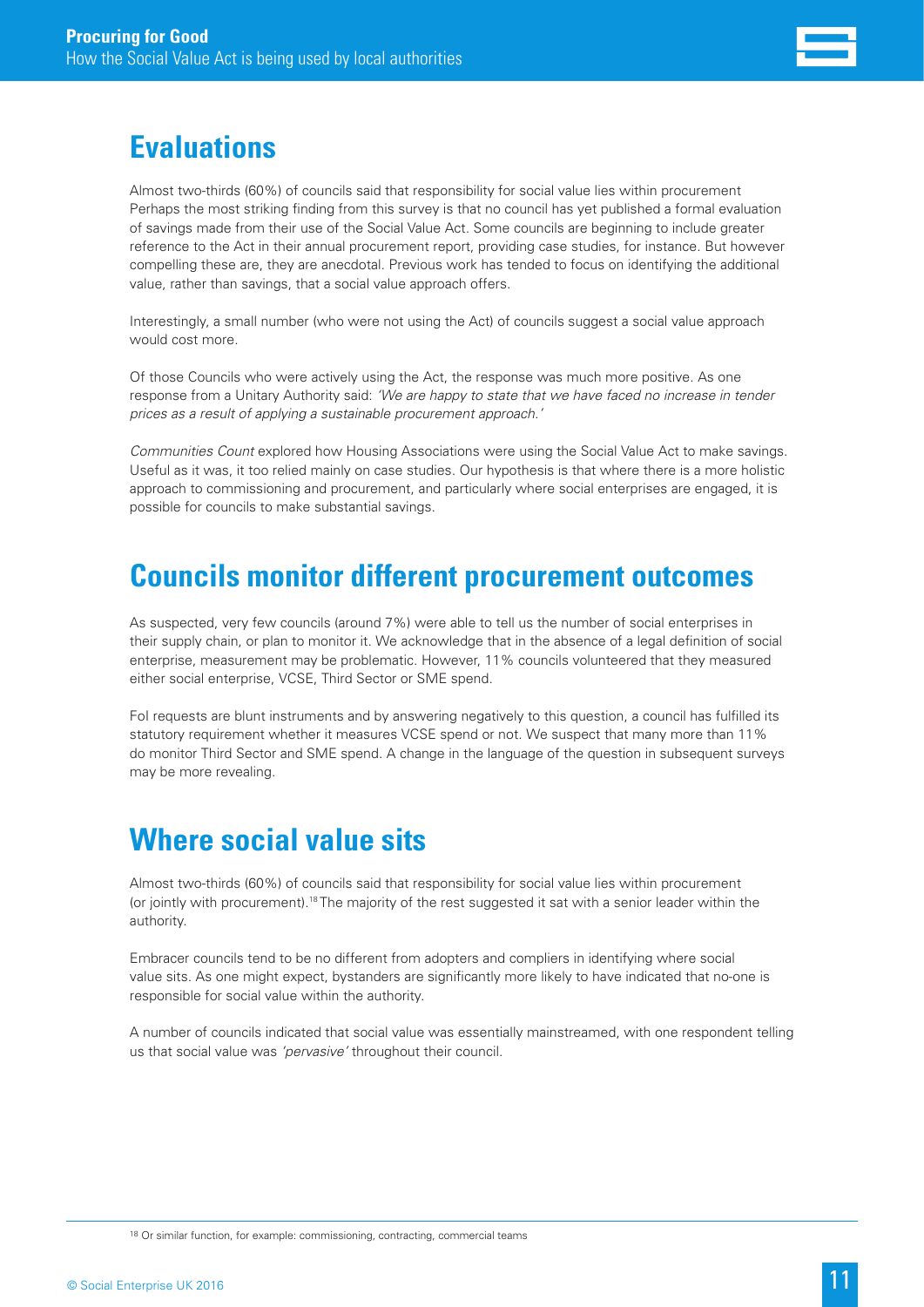#### **Tier**

We looked at typology by tier to see whether there are was a difference between the use of the Social Value Act by tier of English Council. District Councils are significantly more likely to fall into the bystander category, and significantly less likely to be embracers than other tiers of council.

#### Table 2: Typology by Tier

Note in some cases a classification has not been possible based on the responses provided.

| <b>Tier/Typology</b>                          | <b>Empowered by the Act</b> |                | Consider it a duty or an obligation |                  |
|-----------------------------------------------|-----------------------------|----------------|-------------------------------------|------------------|
|                                               | <b>Embracer</b>             | <b>Adopter</b> | <b>Complier</b>                     | <b>Bystander</b> |
| <b>County</b>                                 | 25%                         | 12.5           | 50                                  | 12.5             |
|                                               | 37.%                        |                | 75.5%                               |                  |
| <b>District</b>                               | 5%                          | 10%            | 53%                                 | 32%              |
|                                               | 15%                         |                | 85%                                 |                  |
| <b>London Borough</b>                         | 33%                         | 30%            | 30%                                 | 7%               |
|                                               | 63%                         |                | 37%                                 |                  |
| <b>Metropolitan</b><br><b>Borough Council</b> | 32%                         | 41%            | 21%                                 | 6%               |
|                                               | 73%                         |                | 27%                                 |                  |
| <b>Unitary Authority</b>                      | 19%                         | 32%            | 40%                                 | 9%               |
|                                               | 51%                         |                | 49%                                 |                  |

What comes across strongly from this research is that councils' need to meet legislative requirements is the key driver of behaviour. District Councils repeatedly stressed that they rarely tendered for services above the OJEU threshold; in these circumstances they don't need to develop a social value policy. Many more councils mention social value in their procurement strategies, but rarely apply it. Medium and larger councils, which much more frequently tender for services, are significantly more likely to have a policy and to use it to address local priorities. They are thus much more likely to have invested officer time into looking at how social value works, and are much more likely to appreciate what it can offer. There are of course exceptions – some small District Councils do apply social value – but they are in the minority.

This research strongly endorses the finding in *Communities Count* that size matters, but also suggests that legislative change is probably necessary to shift some District Councils into action. DCLG's revised Best Value Guidance has proved an insufficient motivating factor.

## **South Somerset District Council**

South Somerset District Council is one of the few Liberal Democrat-run councils in the country.19 The have a social value policy which aims to increases the proportion of services and goods provided locally, support the creation of jobs, skills and training opportunities, and promote opportunities for SMEs, social enterprises and the voluntary sector.

Social value has been considered in around 1 in 5 of tender opportunities over the past 12 months, and the social value has been scored up to 30%. The Council believes that it has seen financial savings stem from the application of social value in tenders.

We have classified South Somerset Council as an embracer, demonstrating that tier is not a barrier to applying the Social Value Act.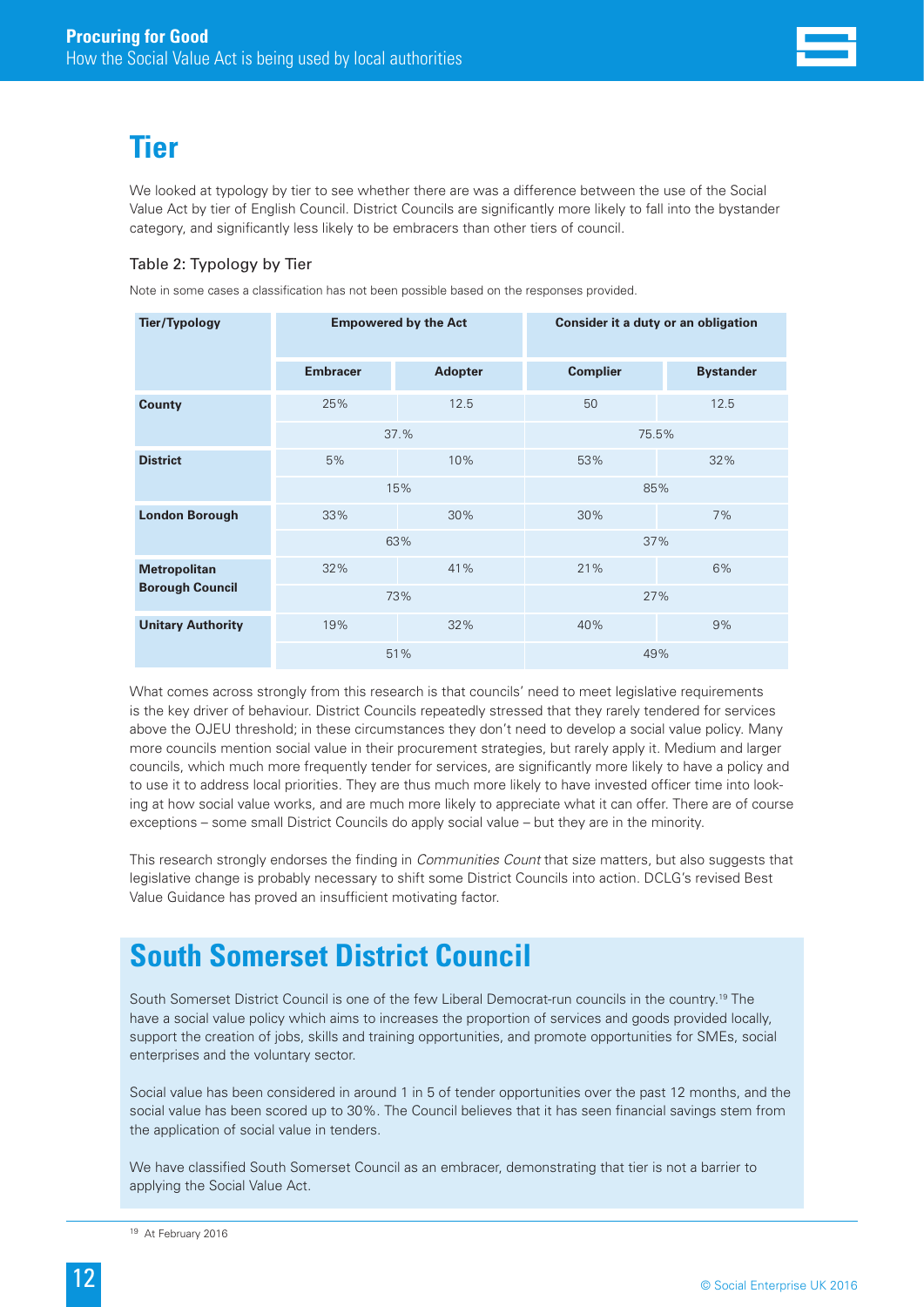### **Regional breakdown**

#### Table 3: Typology by Region

Note in some cases a classification has not been possible based on the responses provided.

| <b>Tier/Typology</b>                                                 | <b>Empowered by the Act</b> |                | Consider it a duty or an obligation |                  |
|----------------------------------------------------------------------|-----------------------------|----------------|-------------------------------------|------------------|
|                                                                      | <b>Embracer</b>             | <b>Adopter</b> | <b>Complier</b>                     | <b>Bystander</b> |
| <b>East Midlands</b>                                                 | $0\%$                       | 5%             | 67%                                 | 28%              |
|                                                                      | 5%                          |                | 95%                                 |                  |
| <b>East of England</b>                                               | 9%                          | 20%            | 56%                                 | 16%              |
|                                                                      | 29%                         |                | 75%                                 |                  |
| <b>Greater London</b><br>(includes City of<br><b>London and GLA)</b> | 34%                         | 28%            | 31%                                 | 7%               |
|                                                                      | 62%                         |                | 38%                                 |                  |
| <b>North East</b>                                                    | 36.3%                       | 27.3%          | 36.3%                               | 0%               |
|                                                                      | 63.60%                      |                | 36.3%                               |                  |
| <b>North West</b>                                                    | 19%                         | 24.25%         | 32.5%                               | 24.25%           |
|                                                                      | 43.25%                      |                | 56.75%                              |                  |
| <b>South East</b>                                                    | 7%                          | 23%            | 37%                                 | 33%              |
|                                                                      | 30%                         |                | 70%                                 |                  |
| <b>South West</b>                                                    | 19%                         | 5%             | 54%                                 | 22%              |
|                                                                      | 24%                         |                | 76%                                 |                  |
| <b>West Midlands</b>                                                 | 18.5%                       | 15%            | 48%                                 | 18.5%            |
|                                                                      | 33.5%                       |                | 66.5%                               |                  |
| <b>Yorkshire &amp; the</b><br><b>Humber</b>                          | 10%                         | 30%            | 35%                                 | 25%              |
|                                                                      | 47.3%                       |                | 52.6%                               |                  |

Region appears to be significantly less important than tier of council. NB: In regions where there are a large number of the same tier of councils, for e.g. London (with London Boroughs), East Midlands (District Councils) and the North East (Metropolitan Borough Councils and Unitary Authorities) the results need to be treated with circumspection.

The East Midlands has no councils categorised as social value embracers. There are several likely contributing factors. In particular, the region has a high proportion of District Councils and relatively few Unitary Authorities compared to other regions and no Metropolitan Borough Councils, all which typically have a larger number of embracers than District Councils.

The North East has the fewest number of Councils of any region and they are all Unitary Authorities or Metropolitan Boroughs Councils. Likewise Greater London comprises London Boroughs and the City of London. We see a greater percentage of embracer councils in this region.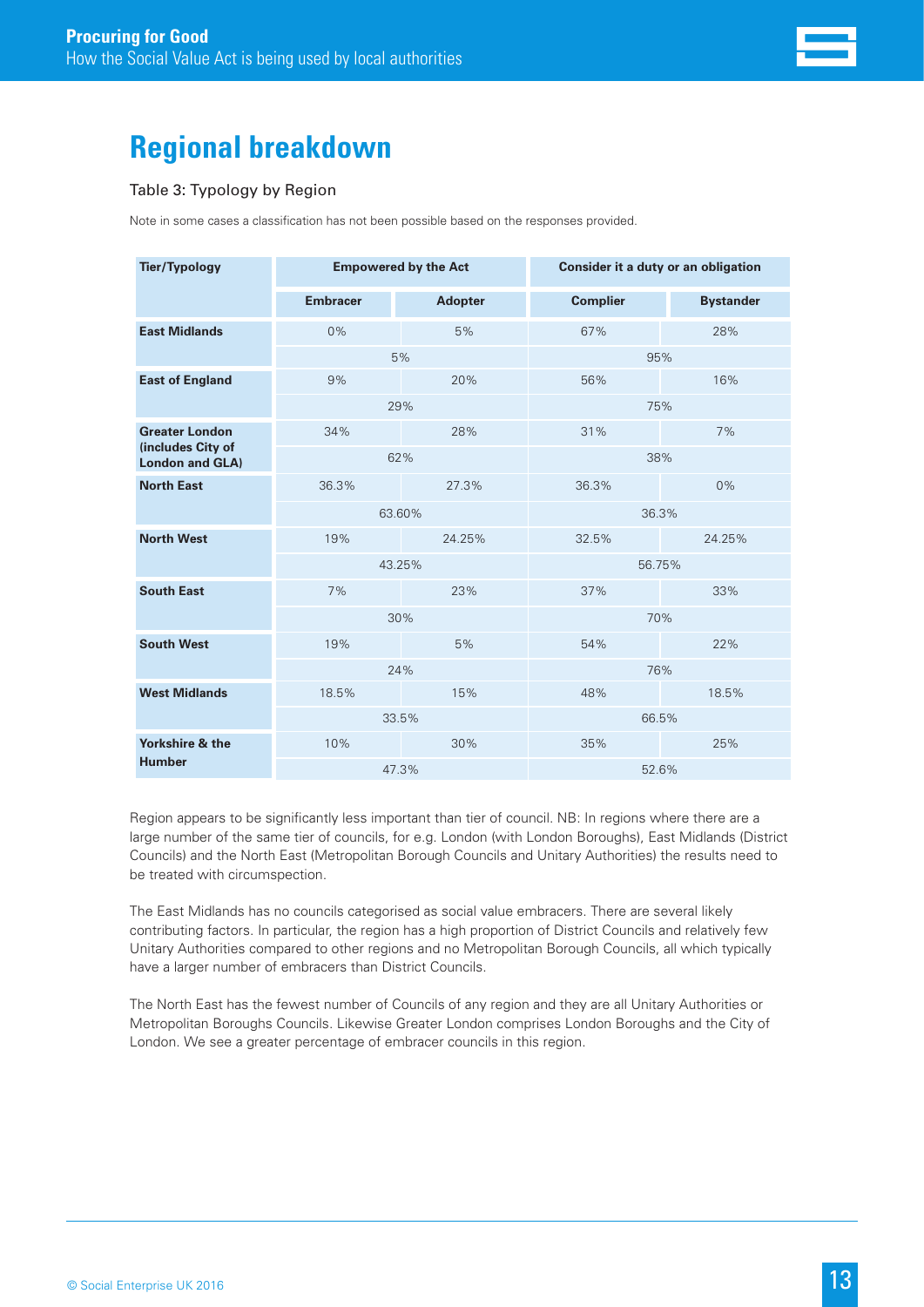

#### **Manchester City Council**

Labour-run Manchester City Council<sup>20</sup>, a Metropolitan Borough Council, has adopted both a Sustainable Procurement Policy and the Greater Manchester Social Value Policy. The latter has been widely adopted by councils across the region.

It applies social value across all contracts. Initially social value was given a minimum of 10% of the overall normalised weighting when scoring tenders, but was increased in November 2015 to a minimum of 20% of the overall 100% normalised weighting.

The Council has also published research into the impacts of the sustainable procurement to independently assess its effectiveness in supporting positive outcomes for its communities through employment, training and apprenticeships.

For its commitment to social value and procurement best practice, we categorise Manchester City Council as an embracer. Manchester demonstrates how a large urban city can embrace social value.

#### **Political control**

#### Table 4: Typology by political control

Notes: (1) In some cases a classification has not been possible based on the responses provided; (2) Some percentages have been rounded up.

|                                                           | <b>Embracer</b> | <b>Adopter</b> | <b>Complier</b> | <b>Bystander</b> |
|-----------------------------------------------------------|-----------------|----------------|-----------------|------------------|
| <b>Conservative</b>                                       | 9%              | 11%            | 49%             | 31%              |
| Labour                                                    | 22%             | 29%            | 33%             | 16%              |
| <b>Liberal Democrat</b>                                   | 13%             | 13%            | 75%             | $0\%$            |
| <b>No Overall Control/</b><br>Independent/<br>Non-aligned | 15%             | 23%            | 49%             | 15%              |

Councils of all political denominations and those with no overall control by one party are making good use of the Act. Political control is no barrier to embracing social value.

Unitary Authorities, Metropolitan Borough Councils and London Boroughs are more likely than District Councils and Counties to be held by Labour than Conservative and vice versa. So we strongly suspect that the apparent slight differences in how enthusiastically political groups are using the Social Value Act is partly driven by tier – as described above - rather than politics. The figures, once again, reflect that District Councils, which are predominately held by the Conservatives, are not making much use of the social value.

It may be a surprise to those unfamiliar with local politics that unaligned and councils under No Overall Control are making use of the Social Value Act; one might assume that change is difficult in these councils. However, local politicians are nothing if not pragmatic and are clearly finding a way to make the Social Value Act work for their communities.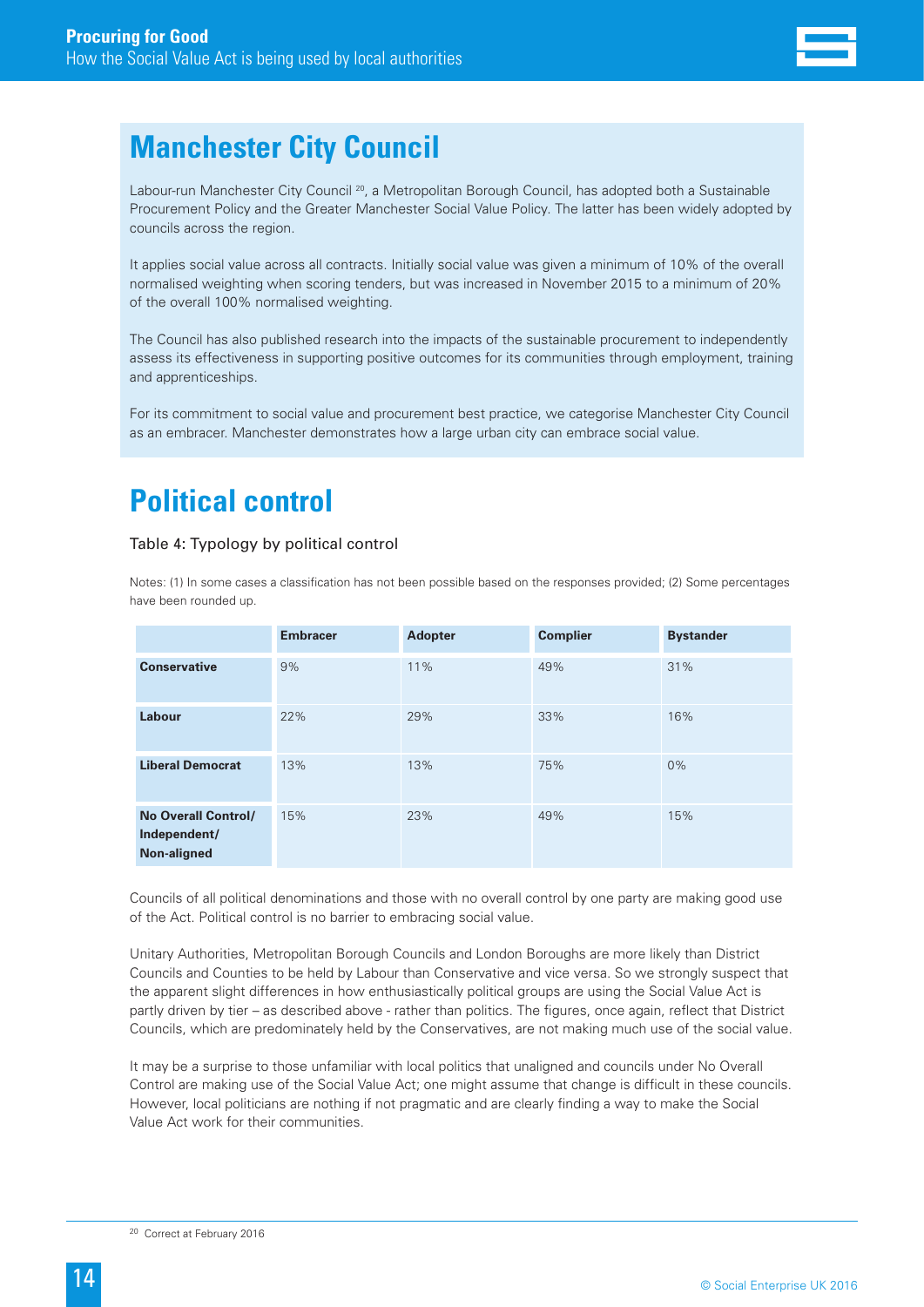

#### **Bristol City Council**

At the time of Social Enterprise UK submitting the FoI request, Bristol was a Unitary Authority with an Independent Mayor. The Council is now Labour-run.

The Council has adopted a social value policy and toolkit. Despite the policy still being in its infancy, social value is considered in relation to all of its commissioning and procurement activity. Where it is possible to identify in the commissioning process that additional social value outcomes are relevant and appropriate to specific contracts, 10% of the quality element of the price/quality ratio is allocated to social value.

With a social value policy and toolkit, and a demonstrable commitment to considering social value in procurement and commissioning, Bristol is categorised as an embracer. Bristol demonstrates that social value goes beyond politics and that independent and Councils with No Overall Control can embrace social value.

## **Recommendations (in full)**

- 1. Social value advocates need to communicate how the Social Value Act is an opportunity for councils, not just a duty thrust upon them – and that social value is not solely a matter for procurement officers. Advocates need to demonstrate to sceptics how **a social value approach is routinely being used to deliver better services and value for money** – there is a belief expressed by some that applying social value incurs a cost.
- 2. If Government wants to see an uptake of the Act by councils, then **legislative change is necessary – guidance has so far proved insufficient.** What comes across strongly from this research is that councils' need to meet legislative requirements is a key behavioural driver. Guidance is helpful, and in this case serves to permit councils with greater ambition to be bolder, but guidance alone will not shift behaviour.
- 3. Time (and resource) strapped commissioners and procurement teams need **better information and more consistent training** on social value to help them understand the opportunities of the Act, and how others have successfully embedded and implemented their social value policies. In particular, this is likely to help those councils who we classify as 'adopters' feel confident enough to fully embrace social value.
- 4. From a practical and academic viewpoint, there is **scope for much greater research and formal evaluation** of how successfully councils are applying the Act to meet their policy aspirations, the impact of weighting social value in tender evaluations, and the extent to which councils are tracking social value clauses in contracts. What has emerged from this research is a quite complex picture with councils using the Act in a myriad of different ways and Local Authorities, the Cabinet Office and academia should consider this area a fruitful one for study.